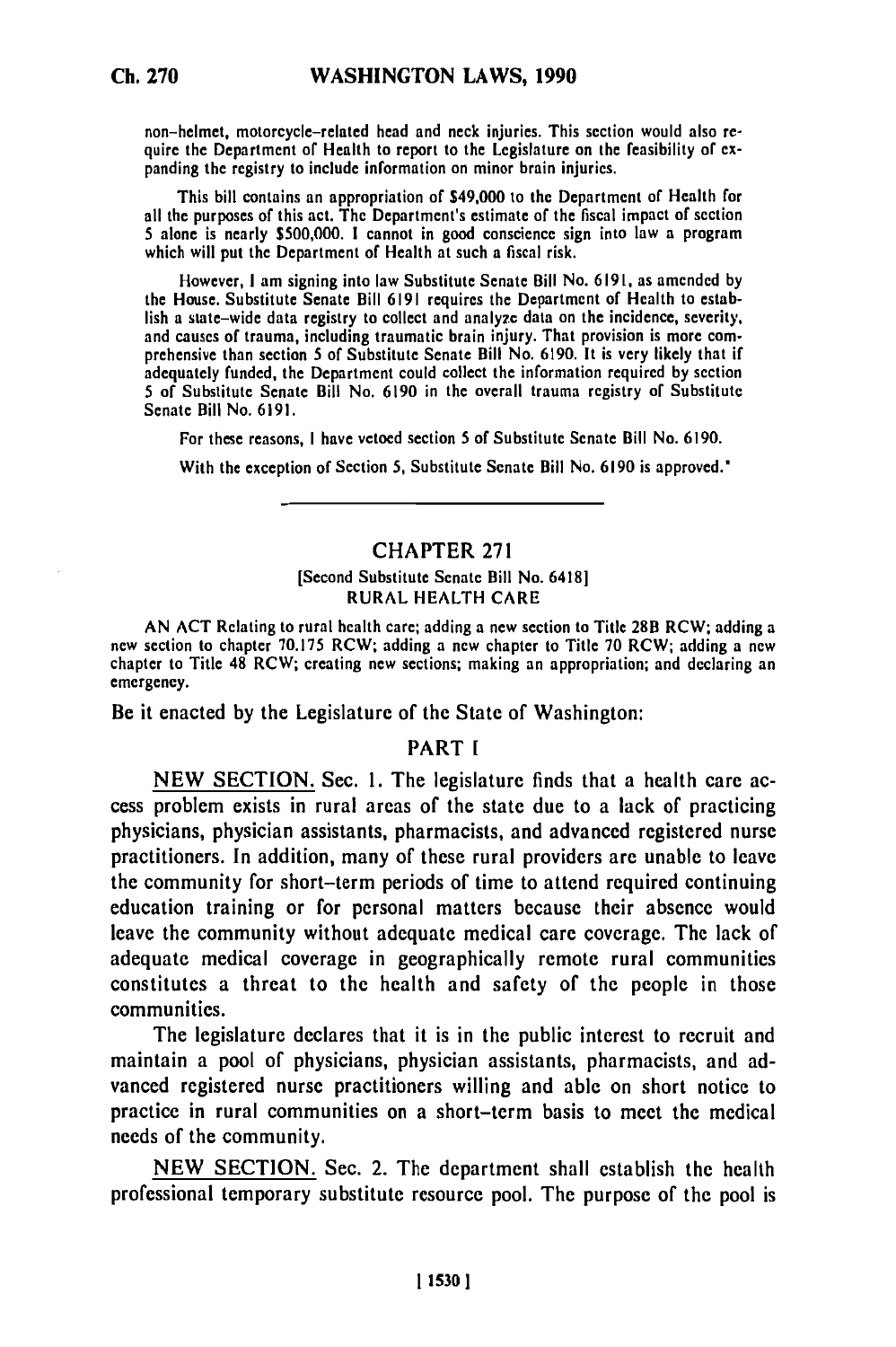to provide short-term physician, physician assistant, pharmacist, and advanced registered nurse practitioner personnel to rural communities where these health care providers:

**(I)** Are unavailable due to provider shortages;

(2) Need time off from practice to attend continuing education and other training programs; and

**(3)** Need time off from practice to attend to personal matters or recover from illness.

The health professional temporary substitute resource pool is intended to provide short-term assistance and should complement active health provider recruitment efforts **by** rural communities where shortages exist.

**NEW SECTION.** Sec. **3. (1)** The department, in cooperation with University of Washington school of medicine, the state's registered nursing programs, the state's pharmacy programs, and other appropriate public and private agencies and associations, shall develop and keep current a register of physicians, physician assistants, pharmacists, and advanced registered nurse practitioners who are available to practice on a short-term basis in rural communities of the state. The department shall periodically screen individuals on the registry for violations of the uniform disciplinary act as authorized in chapter **18.130** RCW. **If** a finding of unprofessional conduct has been made **by** the appropriate disciplinary authority against any individual on the registry, the name of that individual shall be removed from the registry and that person shall be made ineligible for the program. The department shall include a list of back-up physicians and hospitals who can provide support to health care providers in the pool. The register shall be compiled, published, and made available to all rural hospitals, public health departments and districts, rural pharmacies, and other appropriate public and private agencies and associations. The department shall coordinate with existing entities involved in health professional recruitment when developing the registry for the health professional temporary substitute resource pool.

(2) Eligible health care professionals are those licensed under chapters **18.57, 18.57A,** 18.64, **18.71,** and **18.71A** RCW and advanced registered nurse practitioners licensed under chapter **18.88** RCW.

**(3)** Participating health care professionals shall receive:

(a) Reimbursement for travel to and from the rural community and for lodging at a rate determined under RCW 43.03.050 and 43.03.060;

**(b)** Medical malpractice insurance purchased **by** the department, or the department may reimburse participants for medical malpractice insurance premium costs for medical liability while providing health care services in the program, if the services provided are not covered **by** the participant's or local provider's existing medical malpractice insurance; and

(c) Information on back-up support from other physicians and hospitals in the area to the extent necessary and available.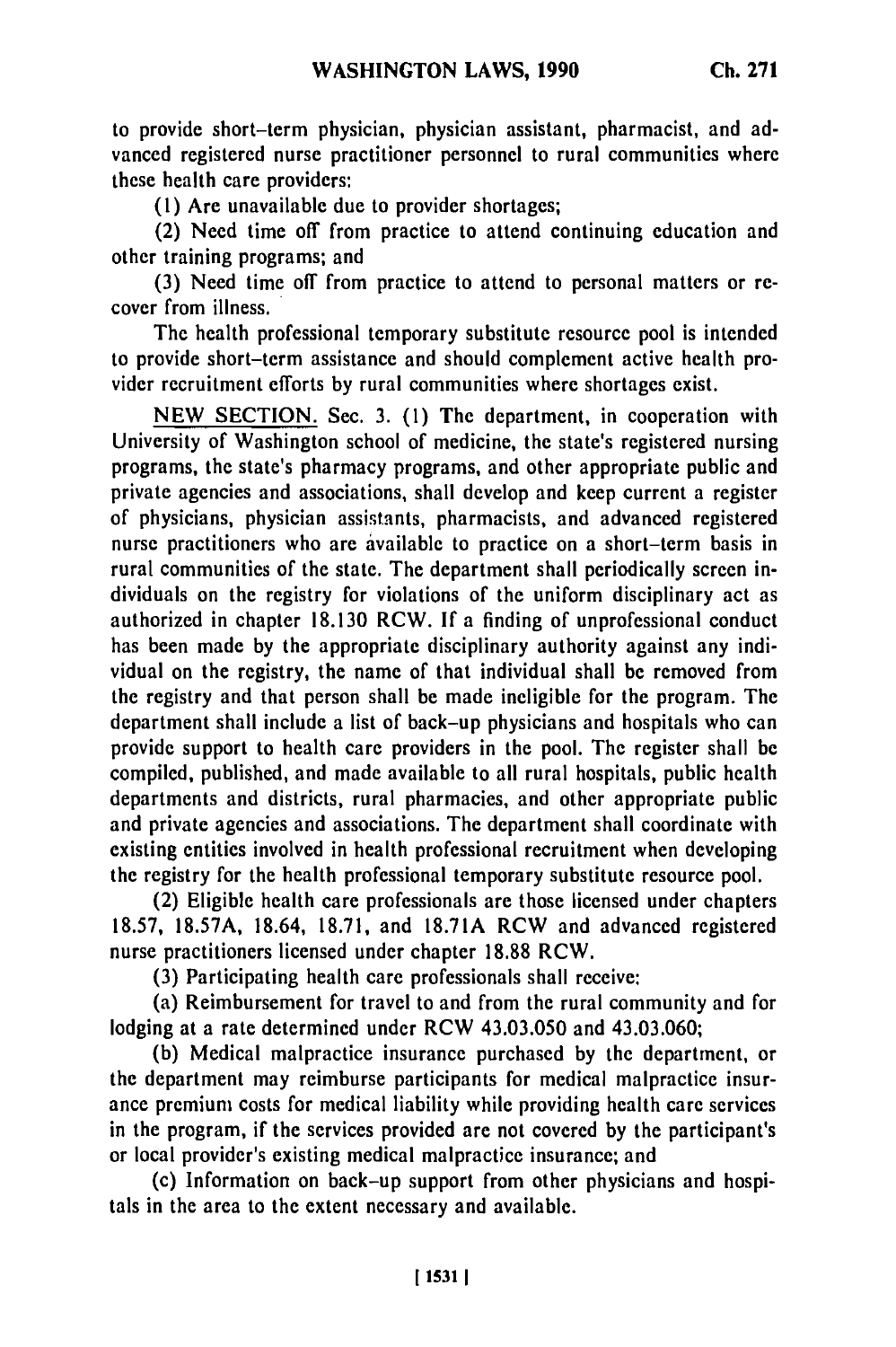(4) The department may require rural communities to participate in health professional recruitment programs as a condition for providing a temporary substitute health care professional if the community does not have adequate permanent health care personnel. To the extent deemed appropriate and subject to funding, the department may also require communities to participate in other programs or projects, such as the rural health system project authorized in chapter 70.175 RCW, that are designed to assist communities to reorganize the delivery of rural health care services.

**(5)** The department may require a community match for assistance provided in subsection (3) of this section if it determines that adequate community resources exist.

(6) The maximum continuous period of time a participating health professional may serve in a community is ninety days. The department may modify or waive this limitation should it determine that the health and safety of the community warrants a waiver or modification. The community shall be responsible for all salary expenses of participating health professionals.

NEW SECTION. Sec. 4. (1) Requests for a temporary substitute health care professional may be made to the department by the local rural hospital, public health department or district, community health clinic, local practicing physician, physician assistant, pharmacist, or advanced registered nurse practitioner, or local city or county government.

(2) The department shall:

(a) Establish a manner and form for receiving requests;

(b) Minimize paperwork and compliance requirements for participant health care professionals and entities requesting assistance; and

(c) Respond promptly to all requests for assistance.

(3) The department may apply for, receive, and accept gifts and other payments, including property and services, from any governmental or other public or private entity or person, and may make arrangements as to the use of these receipts to operate the pool. The department shall make available upon request to the appropriate legislative committees information concerning the source, amount, and use of such gifts or payments.

# PART **1I**

NEW SECTION. Sec. 5. The legislature finds that the lack of primary care physicians in some rural areas of the state and the critical shortage of maternity care services adversely affect access to basic health care services. Rural areas often require more services because the health care needs are greater due to poverty or because these areas are difficult to service due to geographic circumstances. The legislature further finds that encouraging primary care physicians to serve in rural areas of the state and midwives to serve in midwife shortage areas is essential to assure continued access to basic health care services. Studies suggest that physicians recruited from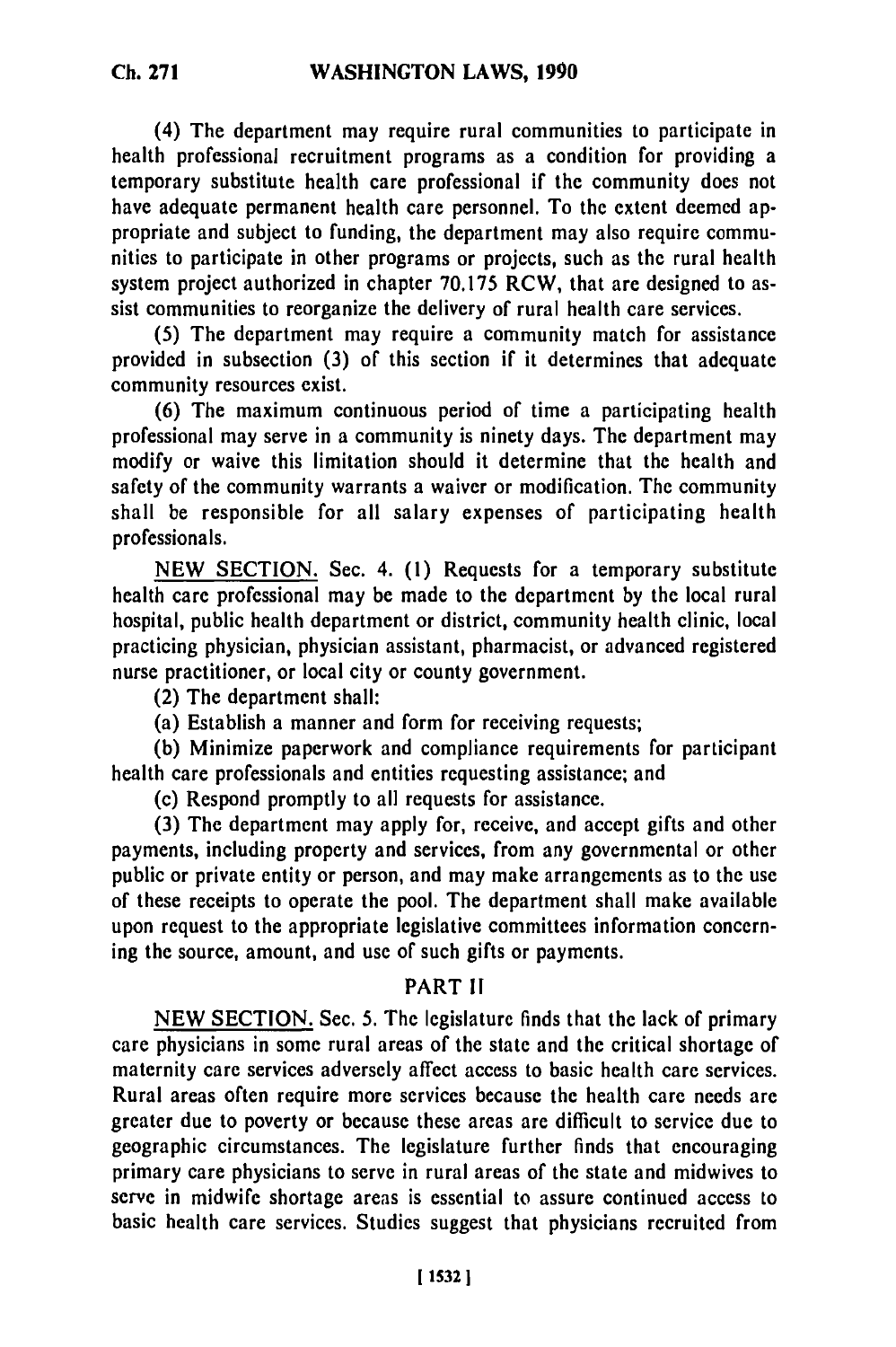$\overline{1}$ 

rural areas or physicians who have resident and intern experience in a rural setting tend to make a long-term commitment as rural physicians. The legislature declares that whenever possible rural communities should take an active part in identifying prospective medical students from the local rural community or other rural areas. In this way the community and the prospective physician can form a mutual commitment prior to the individual acquiring a medical education.

The legislature further finds that midwives serve as an important provider of prenatal, interpartum, and postpartum care. Training individuals to become midwives can serve to address the current shortage of providers. The legislature declares that it is in the best interest of the people in this state to promote the availability of midwife services through activities that lead to the recruitment and training of midwives. The legislature further finds that the availability of pharmacy services in rural areas is important to assure that rural people have access to needed medications to support good health.

NEW SECTION. Sec. 6. Unless the context clearly requires otherwise, the definitions in this section apply throughout this chapter.

**(1)** "Board" means the higher education coordinating board.

(2) "Department" means the department of health.

(3) "Eligible expenses" means legitimate expenses associated with the costs of acquiring an education such as tuition, books, equipment, fees, room and board, and other expenses determined by the department.

(4) "Eligible student" means a student who has been accepted into: (a) A program leading to eligibility for licensure as a physician under chapter 18.71 RCW or osteopathic physician or surgeon under chapter 18.57 RCW, and has a declared intention to serve as a primary care physician in a rural area in the state of Washington upon completion of the educational program; (b) a program leading to eligibility for licensure as a midwife under chapter 18.50 RCW, or certification by a graduate nurse training program as an advanced registered nurse practitioner certified nurse midwife, licensed as a registered nurse under chapter 18.88 RCW and has a declared intention to serve as a midwife in a midwife shortage area in the state of Washington upon completion of the education program; or (c) a program leading to eligibility for licensure under chapter 18.64 RCW and has declared an intention to serve as a pharmacist in a pharmacist shortage area of the state.

(5) "Forgiven" or "to forgive" or "forgiveness" means to render physician services in a rural area, pharmacy services in a pharmacist shortage area, or midwifery services in a midwife shortage area in the state of Washington in lieu of monetary repayment.

(6) "Medical school" means a medical school or school of osteopathic medicine and surgery accredited by an accrediting association recognized as such in rule by the department.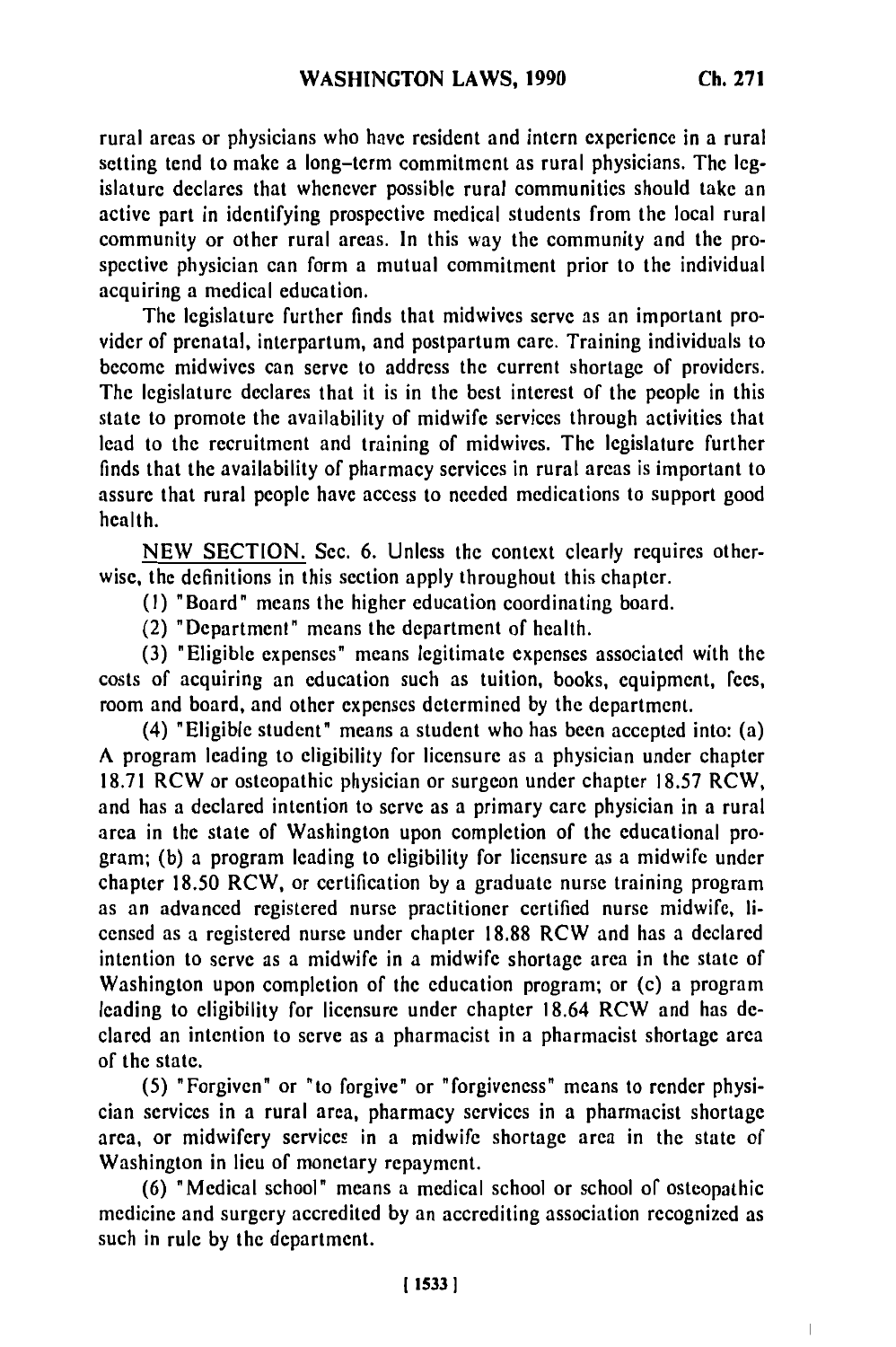**(7)** "Midwife shortage area" means a geographic area of the state of Washington where: (a) Maternity services are in short supply to the extent to jeopardize favorable birth outcomes for babies born in the area, and (b)

midwifery services could help alleviate the shortage. The department shall identify midwife shortage areas consistent with the state-wide midwife access plan provided for in section 16 of this act.

(8) "Midwife training program" means a training program that leads to licensure as a midwife in the state of Washington or certification as a nurse-midwife who is qualified to practice as an advanced registered nurse practitioner under chapter 18.88 RCW. The department shall approve training programs by rule under chapter 34.05 RCW.

(9) 'Nonshortage rural area" means a nonurban area of the state of Washington that has not been designated as a rural physician shortage area. The department shall identify the nonshortage rural areas of the state.

(10) "Participant" means an eligible student who has received a scholarship under this chapter.

(11) "Pharmacy school' means a pharmacy school accredited by an accrediting association recognized as such in rule by the department.

(12) "Pharmacist shortage area" means a rural area where pharmacists are in short supply and where their limited numbers jeopardize the public health and safety.

(13) "Program" means the rural physician, pharmacist, and midwife scholarship program.

(14) "Prospective medical student" means an individual identified by a sponsoring community who is seeking admission to a school of medicine or osteopathic school of medicine.

(15) "Rural areas" means a rural area in the state of Washington as identified by the department.

(16) "Rural physician shortage area" means rural geographic areas where primary care physicians are in short supply as a result of geographic maldistributions and where their limited numbers jeopardize patient care and pose a threat to public health and safety. The department shall designate rural physician shortage areas.

(17) "Satisfied" means paid-in-full.

(18) "Scholarship" means a loan that is forgiven in whole or in part if the recipient renders: (a) Physician service as a primary care physician in a rural area of the state; (b) midwifery services as a licensed midwife or certified nurse midwife in a midwife shortage area; or (c) pharmacy services as a pharmacist in a pharmacist shortage area.

(19) "Sponsoring community" means a rural hospital or hospitals as authorized in chapter 70.41 RCW, a rural health care facility or facilities as authorized in chapter 70.175 RCW, or a city or county government or governments.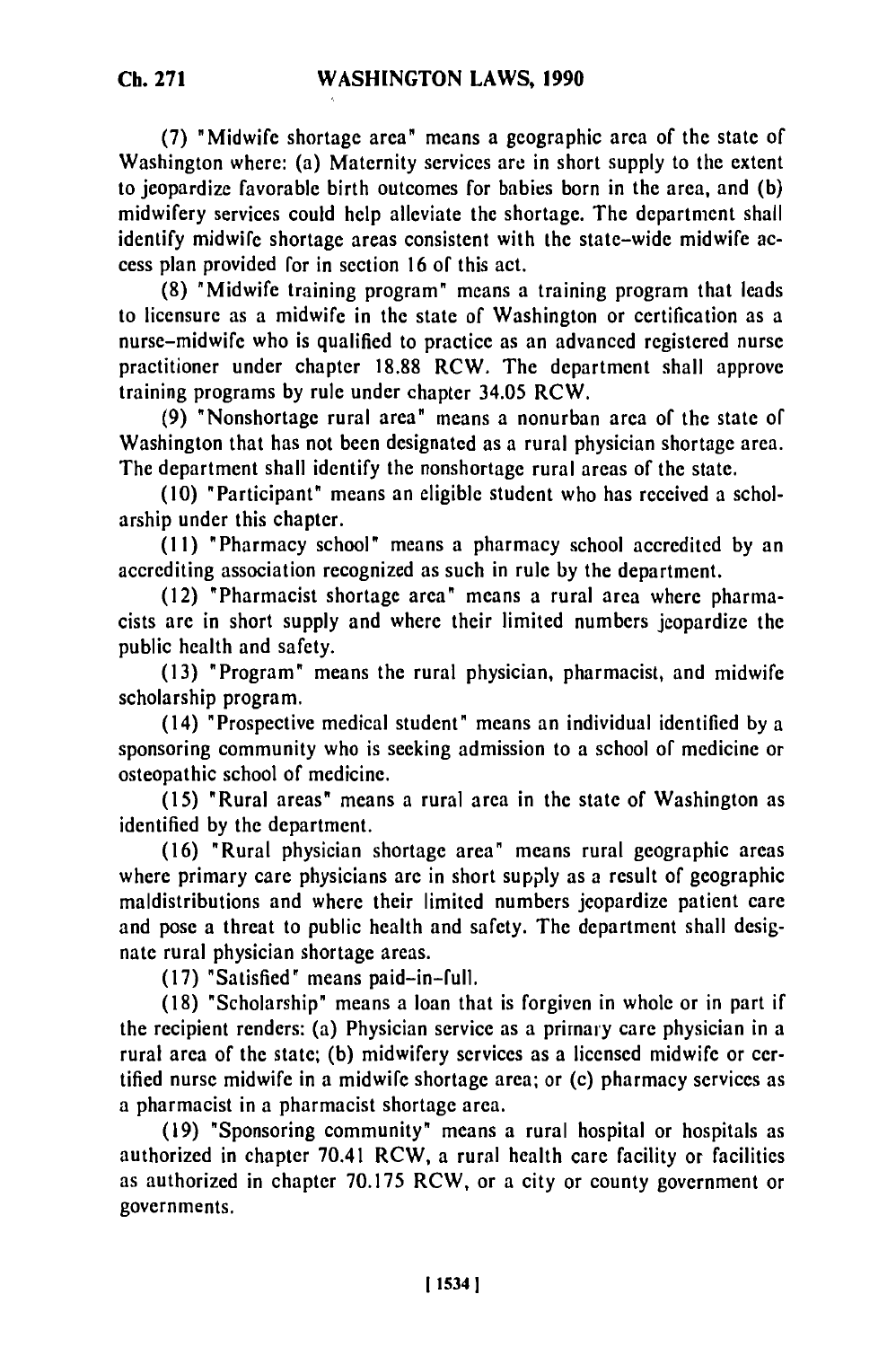NEW SECTION. Sec. 7. The rural physician, pharmacist, and midwife scholarship program is established for students pursuing medical and midwifery training. The program shall be administered by the board in consultation with the department, the school of medicine at the University of Washington and other appropriate private and public entities. In administering the program, the board shall have the following powers and duties:

**(I)** Select students to receive scholarships to attend schools of medicine, schools of osteopathic medicine, schools of pharmacy, or training programs in midwifery with the assistance of a screening committee;

(2) Adopt rules and guidelines to implement this chapter;

(3) Publicize the program, particularly emphasizing individuals residing in rural shortage areas, pharmacist shortage areas, and midwifery shortage rural areas of the state;

(4) Collect and manage repayments from students who do not meet their services obligations under this chapter;

(5) Solicit and accept grants and donations from public and private sources for the program; and

(6) Develop criteria for a contract for service in lieu of the five-year service where appropriate, that may be a combination of service and payment.

NEW SECTION. Sec. 8. **(1)** The board shall establish a planning committee to develop criteria for the screening and selection of recipients of the scholarships. The planning committee shall be comprised of at least representatives from the following entities: Rural physicians and hospitals, health care clinics, local health districts and departments, agencies involved in physician recruitment, the department, the University of Washington school of medicine, licensed and certified nurse midwives, pharmacists, and other entities involved in rural health and midwifery issues.

(2) For prospective physicians, the selection criteria shall include requirements that recipients declare an interest in serving in rural areas of the state of Washington. Preference for scholarships shall be given to students who reside in rural areas of the state prior to admission to the medical training program. Highest preference shall be given to students seeking admission who are recommended by sponsoring communities and who declare the intent of serving as a physician in a rural area.

(3) For prospective midwives, the selection criteria shall include requirements that the recipient declare an interest in serving in midwife shortage areas of the state of Washington.

(4) For prospective pharmacists, the selection shall include requirements that recipients declare an interest in serving in pharmacist shortage areas of the state of Washington.

NEW SECTION. Sec. 9. A new section is added to Title 28B RCW to read as follows: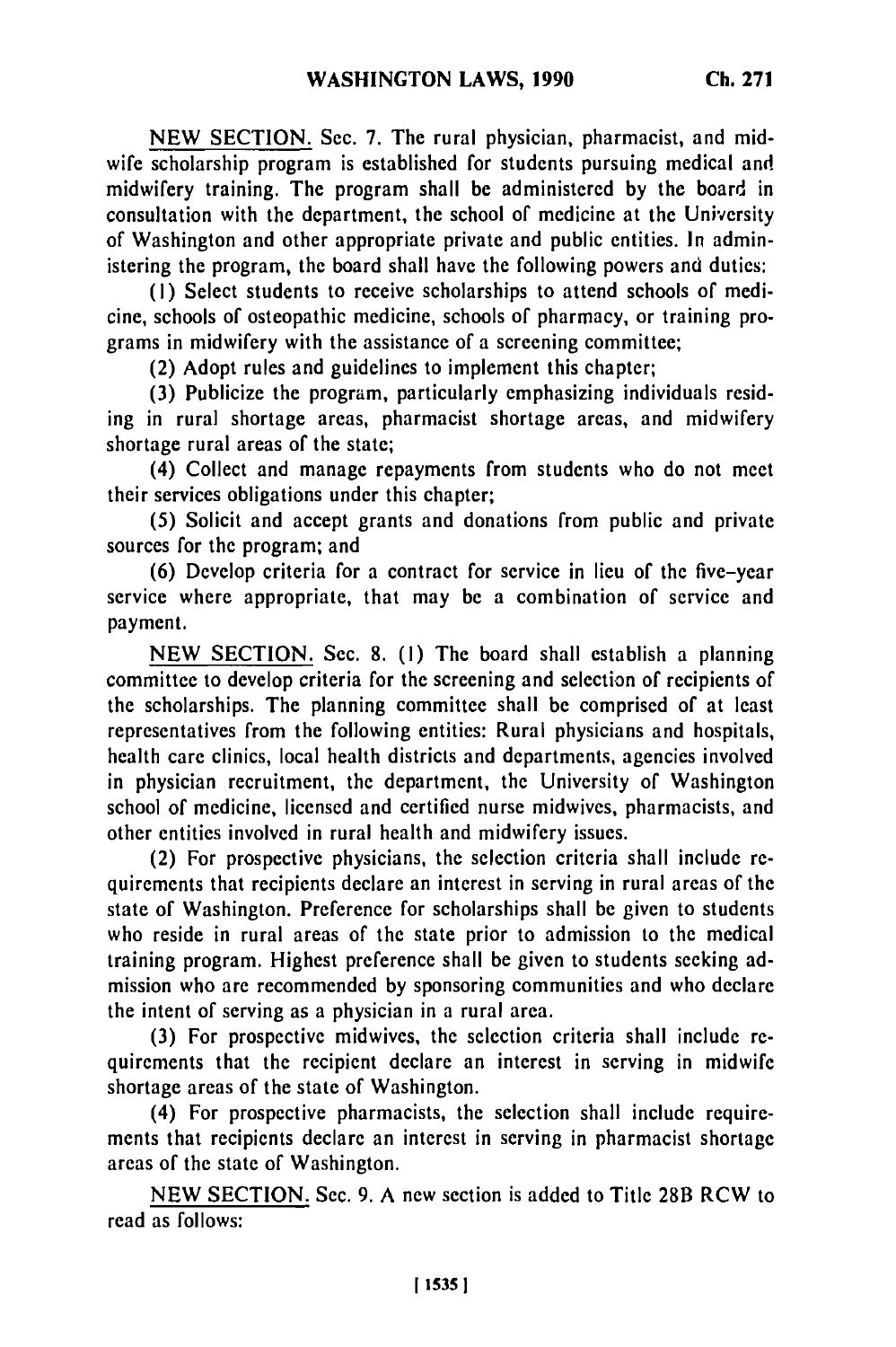The school of medicine at the University of Washington shall develop and implement a policy to grant admission preference to prospective medical students from rural areas of the state who agree to serve for at least five years as primary care physicians in rural areas of Washington after completion of their medical education and have applied for and meet the qualifications of the program under section 7 of this act. Should the school of medicine be unable to fill any or all of the admission openings due to a lack of applicants from rural areas who meet minimum qualifications for study at the medical school, it may admit students not eligible for preferential admission under this section.

NEW SECTION. Sec. 10. The board may award scholarships to eligible students from the funds appropriated to the board for this purpose, or from any private donations, or any other funds given to the board for this program. Scholarships for physicians may be awarded contingent upon acceptance to a medical school. The amount of the scholarship awarded an individual shall not exceed fifteen thousand dollars per academic year for physicians and four thousand dollars per academic year for midwives and pharmacists. Scholarship awards are intended to meet the eligible financial expenses of eligible students. Students are eligible to receive scholarships for a maximum of five years for physicians and three years for pharmacists and midwives while continually enrolled in an approved medical school, pharmacy school, or midwifery training program. The board may require the sponsoring community located in a nonshortage rural area to financially contribute to the eligible expenses of a medical student if the student will serve in the nonshortage rural area.

NEW SECTION. Sec. **11.** The department may provide technical assistance to rural communities desiring to become sponsoring communities. Such assistance should include, but not be limited to: The identification of prospective students, assisting prospective students to apply to medical school, pharmacy school, and midwifery training programs, making formal agreements with prospective medical students to provide future primary care physician services in the community, forming agreements between rural communities in a service area to share physician, pharmacy, and midwifery services, and fulfilling any matching requirements.

NEW SECTION. Sec. 12. In providing health care services the participant shall not discriminate against any person on the basis of the person's ability to pay for such services or because payment for the health care services provided to such persons will be made under the insurance program established under part A or B of Title XVIII of the federal social security act or under a state plan for medical assistance including Title XIX of the federal social security act and agrees to accept assignment under section  $18.42(b)(3)(B)(ii)$  of such act for all services for which payment may be made under part B of Title **XVIll** and enters into an appropriate agreement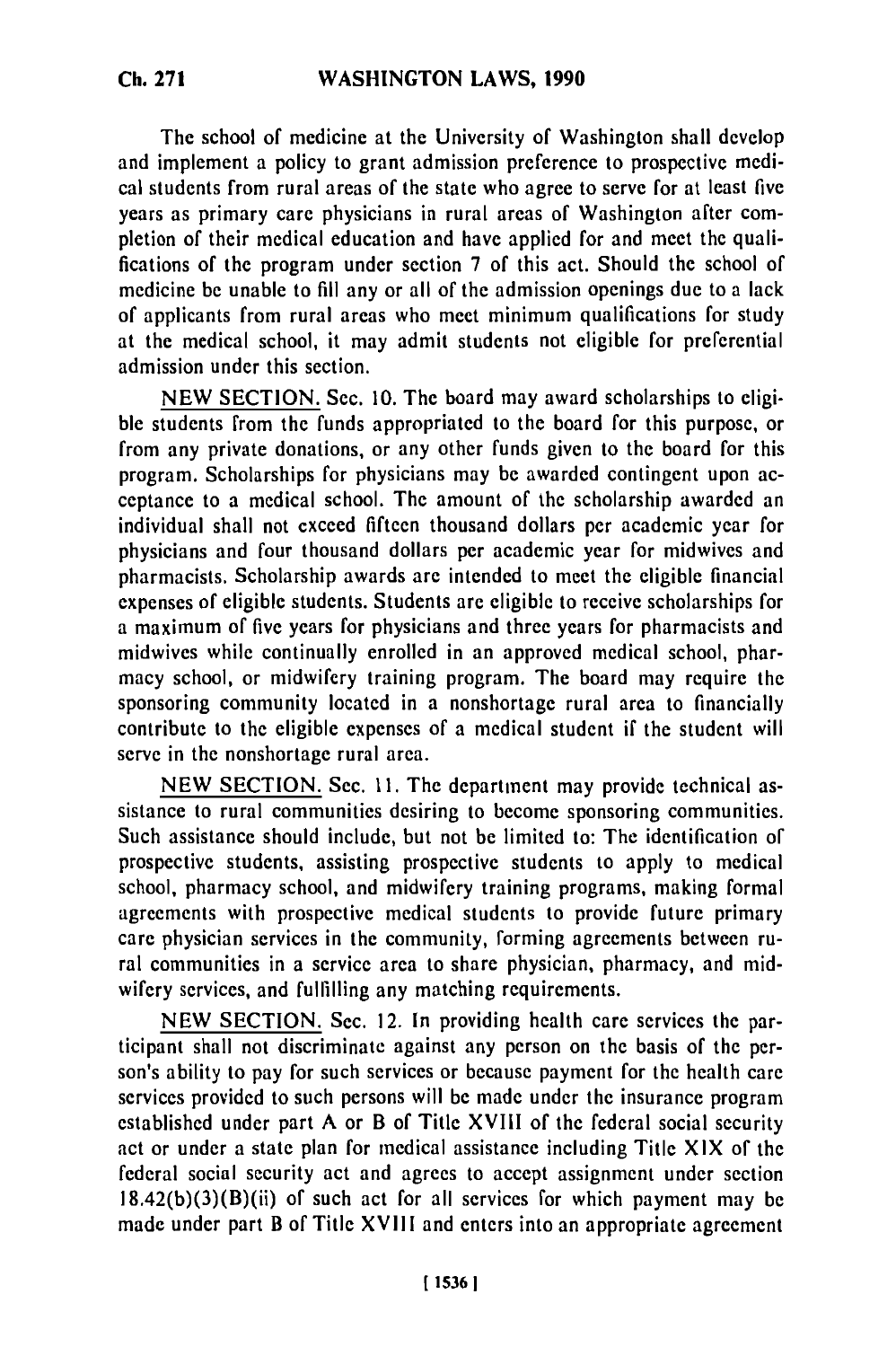with the department of social and health services for medical assistance under Title XIX to provide services to individuals entitled to medical assistance under the plan. Participants found by the board or the department in violation of this section shall be declared ineligible for receiving assistance under the program authorized by this chapter.

NEW SECTION. Sec. 13. (1) Participants in the program incur an obligation to repay the scholarship, with interest set by state law, unless they serve for five years in rural areas, pharmacist shortage areas, or midwife shortage areas of the state of Washington.

(2) The terms of the repayment, including deferral of the interest, shall be consistent with the terms of the federal guaranteed loan program.

(3) The period for repayment shall be three years, with payments accruing quarterly commencing nine months from the date the participant completes or discontinues the course of study or completes or discontinues the required residency.

(4) The entire principal and interest of each payment shall be forgiven for each payment period in which the participant serves in a rural area, pharmacist shortage area, or midwife shortage area until the entire repayment obligation is satisfied or the borrower ceases to so serve. Should the participant cease to serve in a rural area, pharmacist shortage area, or midwife shortage area of this state before the participant's repayment obligation is completed, payments on the unsatisfied portion of the principal and interest shall begin the next payment period and continue until the remainder of the participant's repayment obligation is satisfied. Except for circumstances beyond their control, participants who serve less than five years shall be obliged to repay to the program an amount equal to twice the total amount paid by the program on their behalf in addition to the unsatisfied portion of principal and interest required by this section.

(5) The board is responsible for collection of repayments made under this section and shall exercise due diligence in such collection, maintaining all necessary records to ensure that maximum repayments are made. Collection and servicing of repayments under this section shall be pursued using the full extent of the law, including wage garnishment if necessary, and shall be performed by entities approved for such servicing by the Washington student loan guaranty association or its successor agency. The board is responsible to forgive all or parts of such repayments under the criteria established in this section and shall maintain all necessary records of forgiven payments.

(6) Receipts from the payment of principal or interest or any other subsidies to which the board as administrator is entitled, which are paid by or on behalf of participants under this section, shall be deposited with the board and shall be used to cover the costs of granting the scholarships, maintaining necessary records, and making collections under subsection (5) of this section. The board shall maintain accurate records of these costs, and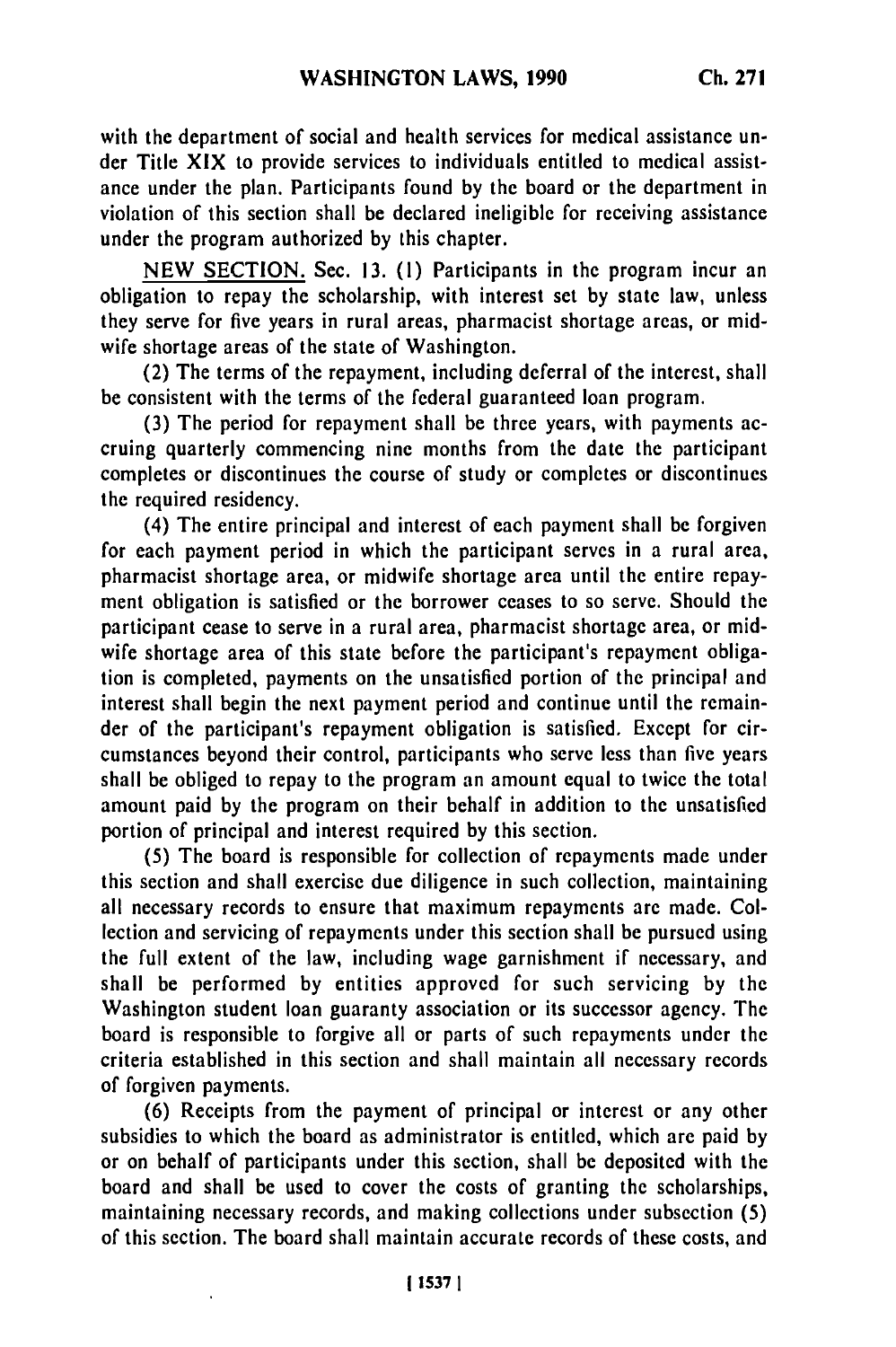all receipts beyond those necessary to pay such costs shall be used to grant scholarships to eligible students.

**(7)** Sponsoring communities who financially contribute to the eligible financial expenses of eligible medical students may enter into agreements with the student to require repayment should the student not serve the minimum of five years in the community as a primary care physician. The board may develop criteria for the content of such agreements with respect to reasonable provisions and obligations between communities and eligible students.

(8) The board may make exceptions to the conditions for participation and repayment obligations should circumstances beyond the control of individual participants warrant such exceptions.

**NEW** SECTION. Sec. 14. The legislature finds that a shortage of physicians, nurses, pharmacists, and physician assistants exists in rural areas of the state. In addition, many education programs to train these health care providers do not include options for practical training experience in rural settings. As a result, many health care providers find their current training does not prepare them for the unique demands of rural practice.

The legislature declares that the availability of rural training opportunities as a part of professional medical, nursing, pharmacist, and physician assistant education would provide needed practical experience, serve to attract providers to rural areas, and help address the current shortage of these providers in rural Washington.

**NEW** SECTION. Sec. **15. (1)** The department, in consultation with at least the higher education coordinating board, the state board for community college education, the superintendent of public instruction, and statesupported education programs in medicine, pharmacy, and nursing, shall develop a plan for increasing rural training opportunities for students in medicine, pharmacy, and nursing. The plan shall provide for direct exposure to rural health professional practice conditions for students planning careers in medicine, pharmacy, and nursing.

(2) The department and the medical, pharmacy, and nurse education programs shall:

(a) Inventory existing rural-based clinical experience programs, including internships, clerkships, residencies, and other training opportunities available to students pursuing degrees in nursing, pharmacy, and medicine;

**(b)** Identify where training opportunities do not currently exist and are needed;

(c) Develop recommendations for improving the availability of rural training opportunities;

**(d)** Develop recommendations on establishing agreements between **ed**ucation programs to assure that all students in medical, pharmacist, and nurse education programs in the state have access to rural training opportunities; and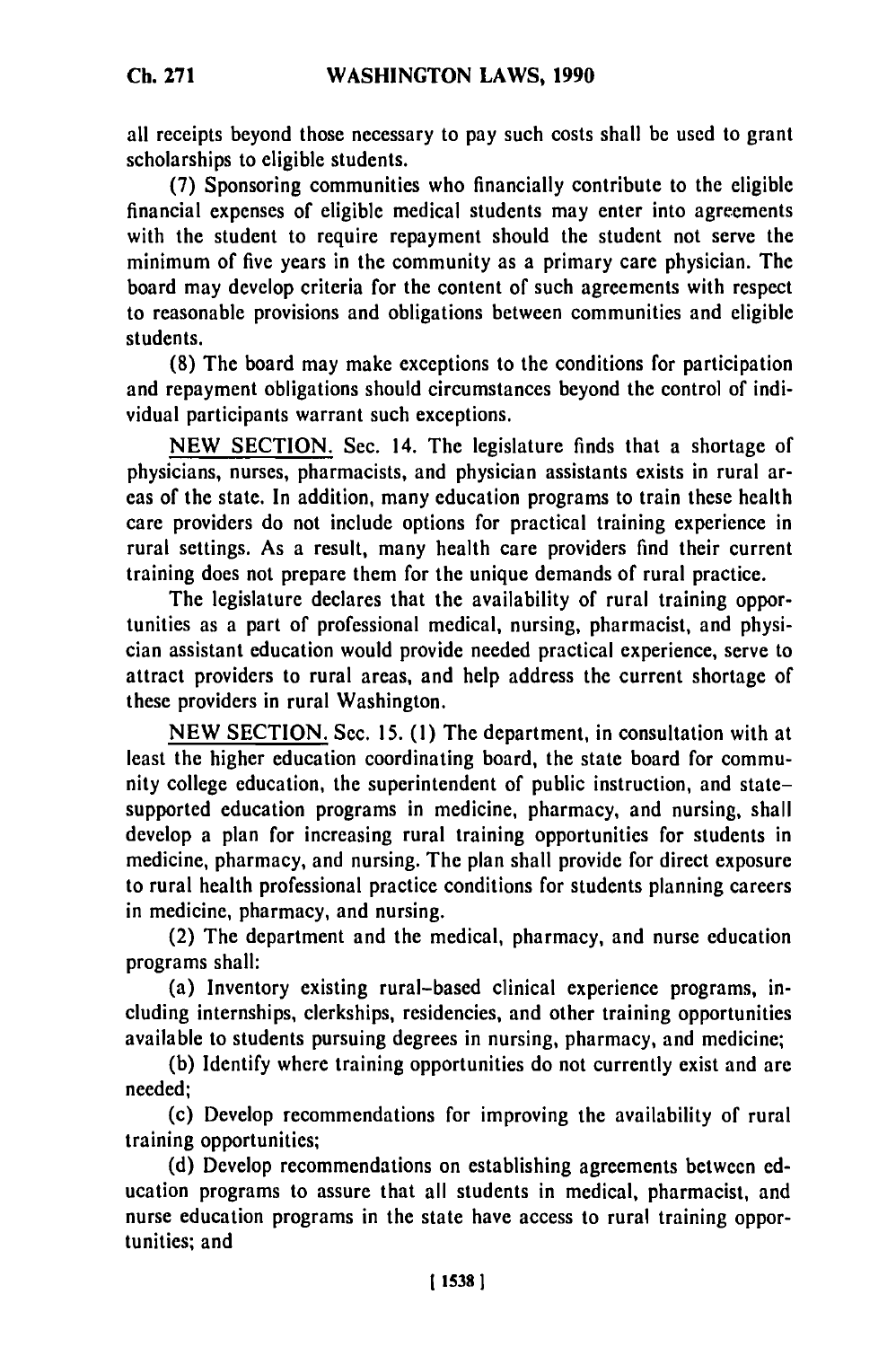(e) Review private and public funding sources to finance rural-based training opportunities.

(3) The department shall report to the house of representatives and senate standing committees on health care by December 1, 1990, with their findings and recommendations including needed legislative changes.

NEW SECTION. Sec. 16. The department, in consultation with training programs that lead to licensure in midwifery and certification as a certified nurse midwife, and other appropriate private and public groups, shall develop a state-wide plan to address access to midwifery services.

The plan shall include at least the following: **(1)** Identification of maternity service shortage areas in the state where midwives could reduce the shortage of services; (2) an inventory of current training programs and preceptorship activities available to train licensed and certified nurse midwives; (3) identification of gaps in the availability of training due to such factors as geographic or economic conditions that prevent individuals from seeking training; (4) identification of other barriers to utilizing midwives; (5) identification of strategies to train future midwives such as developing training programs at community colleges and universities, using innovative telecommunications for training in rural areas, and establishing preceptorship programs accessible to prospective midwives in shortage areas; (6) development of recruitment strategies; and (7) estimates of expected costs associated in recruitment and training.

The plan shall identify the most expeditious and cost-efficient manner to recruit and train midwives to meet the current shortages. Plan development and implementation shall be coordinated with other state policy efforts directed toward, but not limited to, maternity care access, rural health care system organization, and provider recruitment for shortage and medically underserved areas of the state.

The department shall submit a copy of the plan to the senate and house of representatives health care committees by December **1,** 1990.

NEW SECTION. Sec. 17. By September **1,** 1995, the department shall review the continuing need for the program and recommend the need for its continuation. It shall report its findings to the senate and house of representatives committees on health care by December **1,** 1995.

NEW SECTION. Sec. 18. A new section is added to chapter 70.175 RCW to read as follows:

The department may develop and implement a rural health care plan and may approve hospital and rural health care facility requests to be designated as essential access community hospitals or rural primary care hospitals so that such facilities may form rural health networks to preserve health care services in rural areas and thereby be eligible for federal program funding and enhanced medicare reimbursement.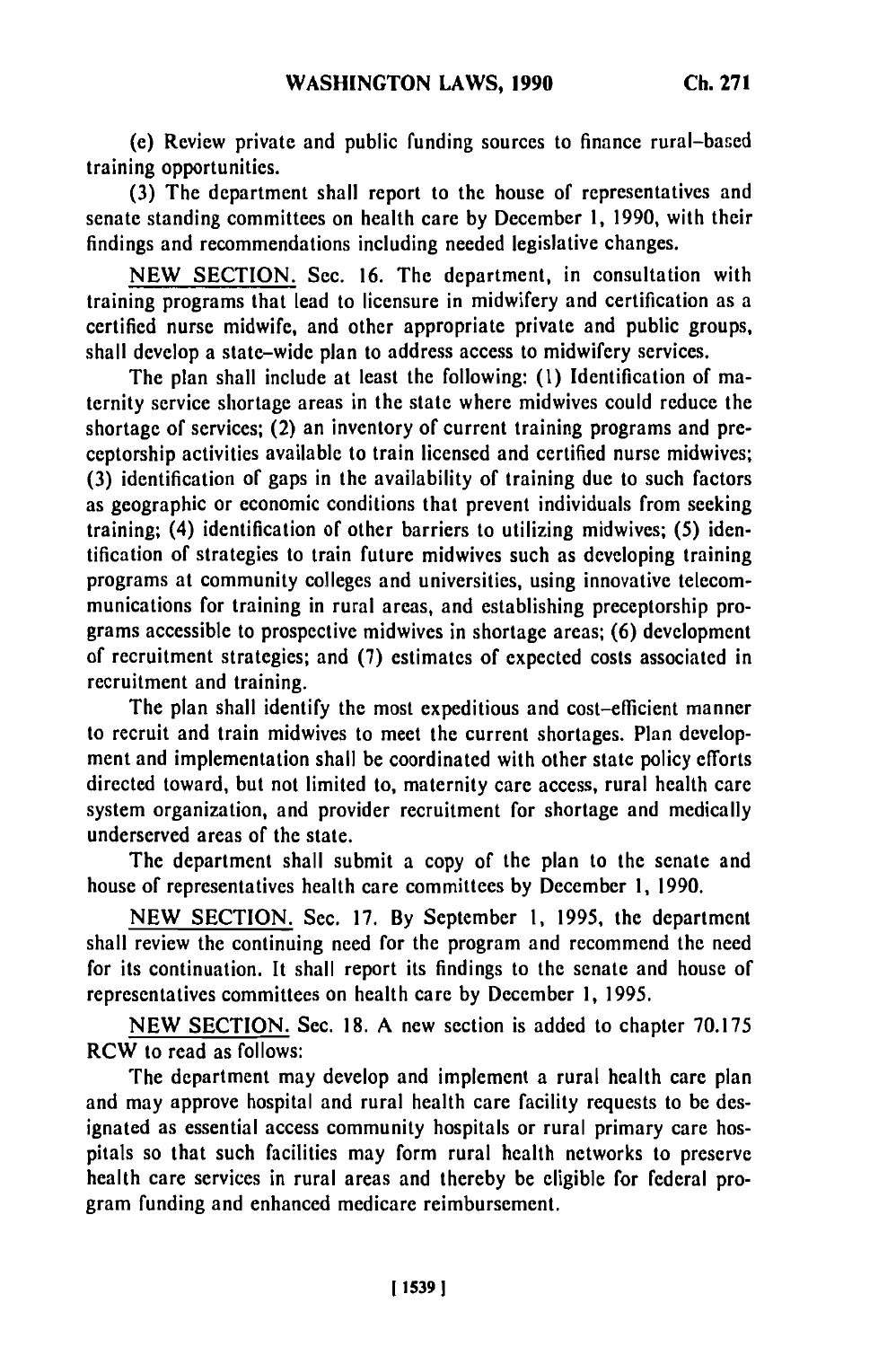NEW SECTION. Sec. **19.** After consulting with the higher education coordinating board, the governor may transfer the administration of the rural physician, pharmacist, and midwife scholarship program to another agency with an appropriate educational mission.

# PART III

NEW SECTION. Sec. 20. The legislature finds that the residents of rural communities are having difficulties in locating and purchasing affordable health insurance. The legislature further finds that many rural communities have sufficient funds to pay for needed services, but those funds are being expended elsewhere causing insufficient funding of local health services. As part of the solution to this problem, rural communities need to be able to structure the financing of local health services to better serve local residents. The legislature further finds that as rural communities need well financed and organized health care, it is in the interest of residents of rural communities that existing unauthorized entities comply with appropriate fiscal solvency standards and consumer safeguards, and that those entities be given an opportunity to come into compliance with existing state laws.

NEW SECTION. Sec. 21. The insurance commissioner shall establish a committee to recommend to the governor and legislature methods to improve the availability of affordable health insurance or coverage in rural communities. The recommendations shall consider **(1)** the unique and varied nature of rural communities, (2) methods to maximize the retention of local health expenditures in rural communities, (3) the need of rural communities to have sufficient control over the health services in their communities so that they may improve the quality and have the appropriate quantity of those health services, (4) financial stability and consumer protection issues, and (5) the feasibility of such recommendations. The committee shall examine methods of improving the way currently authorized carriers address rural health issues and shall examine the use of alternative arrangements specifically adapted to rural communities including, but not limited to, the use of local service contractors in combination with other entities authorized under Title 48 RCW.

The committee shall include the insurance commissioner or the commissioner's designee and representatives of rural communities, rural health providers, entities authorized under title 48 RCW, the department of health, and other individuals, as appointed by the insurance commissioner.

These recommendations shall be submitted to the governor and legislature no later than November 1, 1990.

The committee established under this section shall dissolve on January 1, 1991.

NEW SECTION. Sec. 22. Unless the context clearly requires otherwise, the definitions in this section apply throughout this chapter.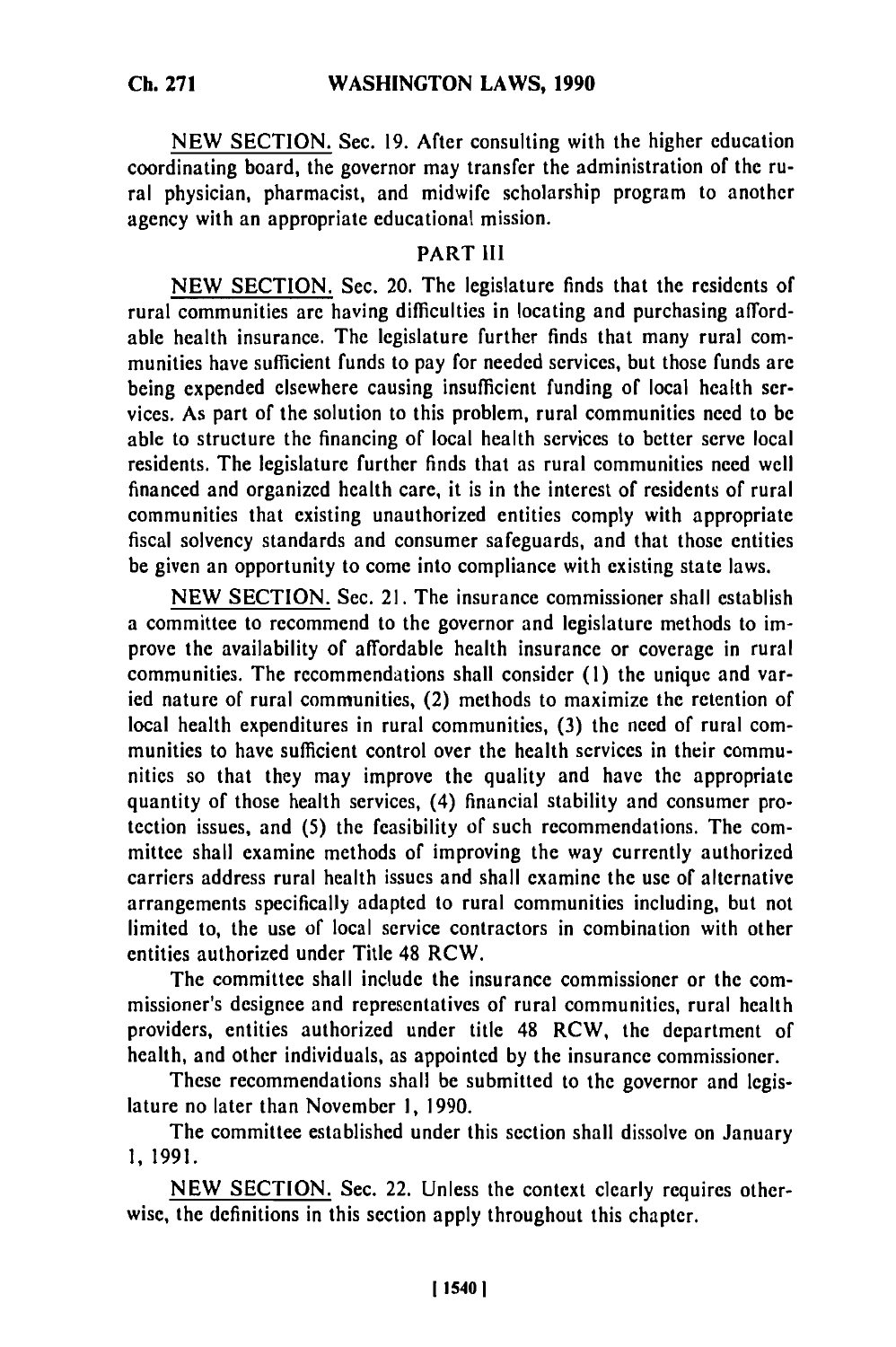**(1)** "Rural community' means any grouping of consumers, seventyfive percent of whom reside in areas outside of a standard metropolitan statistical area as defined by the United States bureau of census.

(2) "Consumer' means any person enrolled and eligible to receive benefits in the rural health care arrangement.

(3) 'Rural health care service arrangement' or "arrangement' means any arrangement which is established or maintained for the purpose of offering or providing through the purchase of insurance or otherwise, medical, surgical, or hospital care or benefits in the event of sickness, accident, or disability in a rural community, as defined in this section, that is subject to the jurisdiction of the insurance commissioner but is not now a currently authorized carrier.

NEW SECTION. Sec. 23. Rural health care service arrangements existing on the effective date of this act may continue in full operation only so long as they comply with all of the following:

(1) Within ten days following the effective date of this act, all rural health care service arrangements shall inform the insurance commissioner of their intent to apply for approval to operate as an entity authorized under chapter 48.44 RCW or intend to merge with an entity authorized under Title 48 RCW or merge with an entity defined in this section;

(2) The arrangement submits an application for approval as an entity authorized under chapter 48.44 RCW by May **1,** 1990;

(3) The arrangement has one hundred thousand dollars on deposit with the insurance commissioner by July **1,** 1990;

(4) The arrangement has one hundred fifty thousand dollars on deposit with the insurance commissioner by September 1, 1990; and

(5) The arrangement complies with all reasonable requirements of the insurance commissioner excluding the deposit requirement, except as outlined in this section.

If such rural health care service arrangements fail to comply with any of the above requirements, or if during the application process an entity engages in any activities which the insurance commissioner reasonably determines may cause imminent harm to consumers, the entity may be subject to appropriate legal action by the insurance commissioner pursuant to the authority provided in Title 48 RCW.

A rural health care service arrangement which comes into compliance with Title 48 RCW through the method outlined in this chapter shall be subject to all applicable requirements of Title 48 RCW except that the deposit requirements shall not be increased until May **1,** 1991.

NEW SECTION. Sec. 24. The insurance commissioner, pursuant to chapter 34.05 RCW, may promulgate rules to implement sections 22 and 23 of this act.